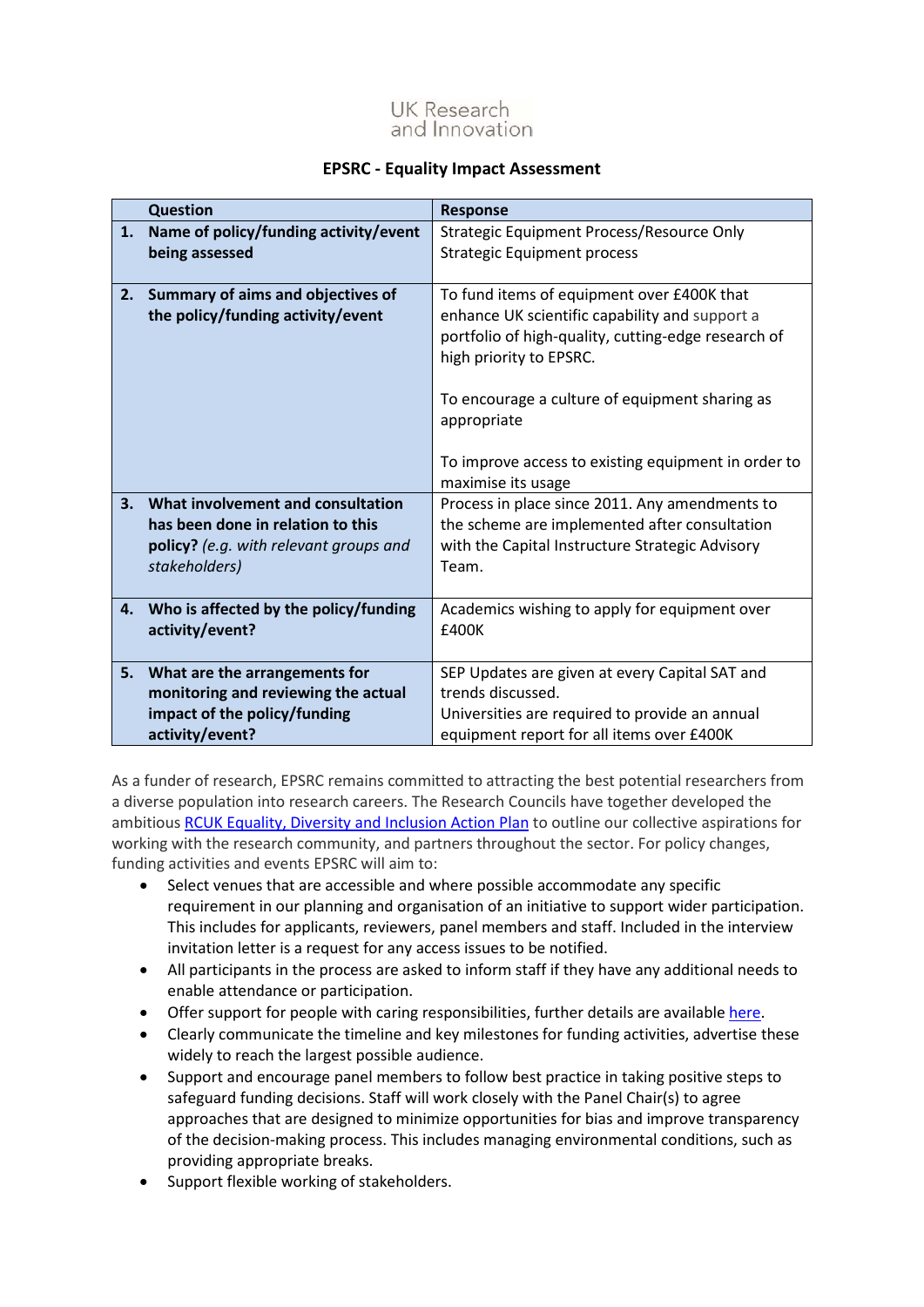- Ensure diversity of peer review assessment and interview panels. Staff will adhere to a mixed panel policy and endeavour to achieve the minimum 30% for the underrepresented gender on the panel.
- Abide by the principles of peer review
- Provide EPSRC staff with tailored unconscious bias training for Peer Review processes and clear guidance for assessors.
- Handle personal sensitive information in compliance with General Data Protection Regulation 2018.

| <b>Protected</b><br><b>Characteristic Group</b> | Is there a potential<br>for positive or<br>negative impact?                                                                   | Please explain and<br>give examples of any<br>evidence/data used                                      | <b>Action to address</b><br>negative impact (e.g.<br>adjustment to the<br>policy)                                                                                                                                                                                                                                                                                                                                                                                                                             |
|-------------------------------------------------|-------------------------------------------------------------------------------------------------------------------------------|-------------------------------------------------------------------------------------------------------|---------------------------------------------------------------------------------------------------------------------------------------------------------------------------------------------------------------------------------------------------------------------------------------------------------------------------------------------------------------------------------------------------------------------------------------------------------------------------------------------------------------|
| <b>Disability</b>                               | Potentially negative                                                                                                          | Access to interview<br>panel venue could<br>potentially have a<br>negative impact on<br>participation | Interview panels tend<br>to be held at Polaris<br>House, which is<br>accessible, however if<br>we do need to go<br>outside of Polaris<br>House, we will ensure<br>the venue chosen for<br>the panel meeting is<br>accessible.<br>EPSRC will offer<br>support for people<br>with caring<br>responsibilities.<br>All interviewees and<br>panel members will be<br>asked to highlight any<br>personal<br>circumstances that<br>may affect their ability<br>to participate and how<br>this can be<br>accommodated |
| <b>Gender reassignment</b>                      | No known negative<br>impacts                                                                                                  |                                                                                                       |                                                                                                                                                                                                                                                                                                                                                                                                                                                                                                               |
| <b>Marriage or civil</b><br>partnership         | No known negative<br>impacts                                                                                                  |                                                                                                       |                                                                                                                                                                                                                                                                                                                                                                                                                                                                                                               |
| <b>Pregnancy and</b><br>maternity               | Potential negative<br>impact -<br>Participation in the<br>call may be negatively<br>affected if potential<br>applicants, peer | Dependent on<br>individual<br>circumstances.                                                          | The call is an open call<br>with key dates for<br>outlines and full<br>proposals published<br>via Funding Finder<br>allowing for early                                                                                                                                                                                                                                                                                                                                                                        |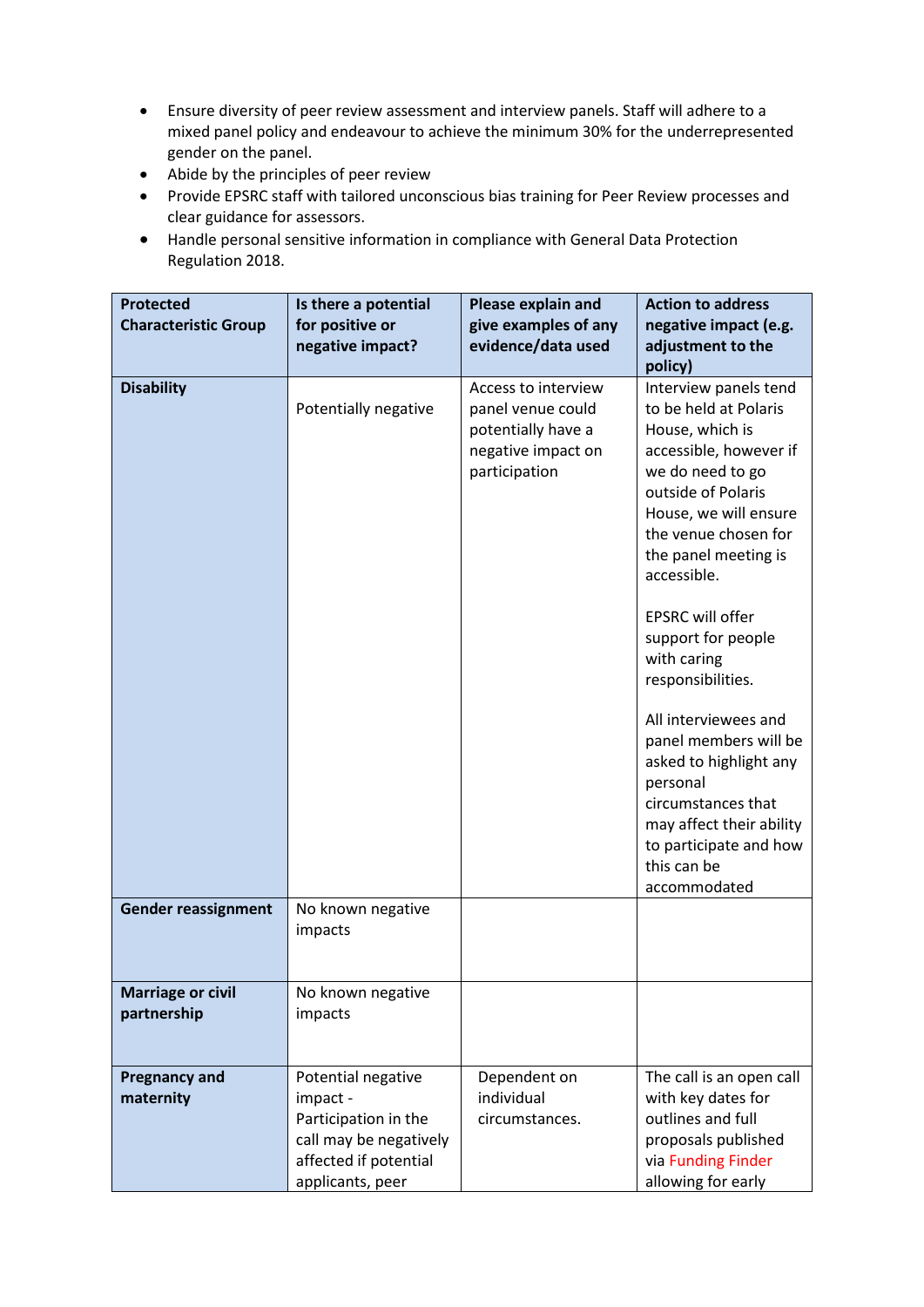|                           | reviewers or panel   |                              | engagement with                          |
|---------------------------|----------------------|------------------------------|------------------------------------------|
|                           | members are          |                              | EPSRC on specific                        |
|                           | unavailable at key   |                              | personal impact from                     |
|                           | assessment stages.   |                              | applicants.                              |
|                           |                      |                              | Interviewees are<br>contacted in advance |
|                           |                      |                              | of the interview stage                   |
|                           |                      |                              | to schedule interviews<br>on a preferred |
|                           |                      |                              | day/time (within the                     |
|                           |                      |                              | limitation of the                        |
|                           |                      |                              | interview dates)                         |
|                           |                      |                              | EPSRC will do its best                   |
|                           |                      |                              | to accommodate                           |
|                           |                      |                              | adjustments, such as                     |
|                           |                      |                              | virtual presence or                      |
|                           |                      |                              | deputising.                              |
| Race                      | No known negative    |                              |                                          |
|                           | impacts              |                              |                                          |
|                           |                      |                              |                                          |
|                           |                      |                              |                                          |
|                           |                      |                              |                                          |
| <b>Religion or belief</b> | Potentially negative |                              | The timeline has been                    |
|                           |                      |                              | drawn up with due                        |
|                           |                      |                              | consideration of all                     |
|                           |                      |                              | religious festivals                      |
|                           |                      |                              | during the lifecycle of                  |
|                           |                      |                              | the activity.                            |
|                           |                      |                              | EPSRC will do its best                   |
|                           |                      |                              | to accommodate                           |
|                           |                      |                              | adjustments, such as                     |
|                           |                      |                              | virtual presence or                      |
|                           |                      |                              | deputising.                              |
| <b>Sexual orientation</b> | No known negative    |                              |                                          |
|                           | impacts              |                              |                                          |
|                           |                      |                              |                                          |
|                           |                      |                              |                                          |
|                           |                      |                              |                                          |
| Sex (gender)              | Potentially negative | <b>Potential Unconscious</b> | In line with EPSRC                       |
|                           |                      | Bias of panel members        | policies both the                        |
|                           |                      | and convenors may            | outline (internal                        |
|                           |                      | affect the decision          | EPSRC) and interview                     |
|                           |                      | process.                     | panel will be mixed                      |
|                           |                      |                              | gender.                                  |
| Age                       | Potentially negative | The call is open to all      | <b>EPSRC will endeavour</b>              |
|                           | impact               | career stages,               | to have                                  |
|                           |                      | however due to the           | representation from                      |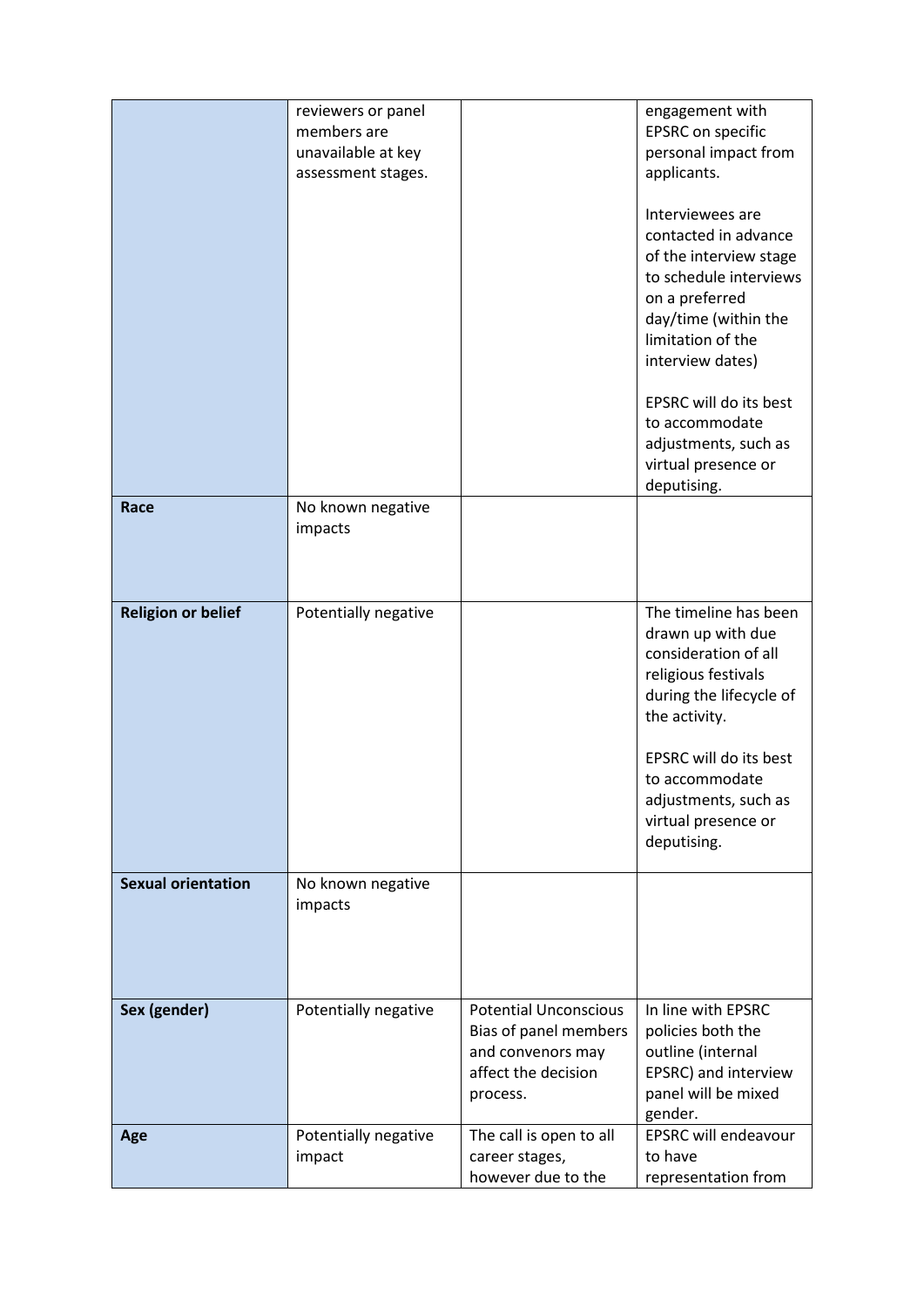|                           |  |                       | across career stages<br>on the interview<br>panel. |
|---------------------------|--|-----------------------|----------------------------------------------------|
|                           |  | towards applicants    |                                                    |
|                           |  | that are early career | Panel are briefed                                  |
|                           |  |                       | regarding                                          |
|                           |  |                       | Unconscious bias prior                             |
|                           |  |                       | to the interview panel.                            |
| <b>Additional aspects</b> |  |                       |                                                    |
| (not covered by a         |  |                       |                                                    |
| protected                 |  |                       |                                                    |
| characteristic)           |  |                       |                                                    |